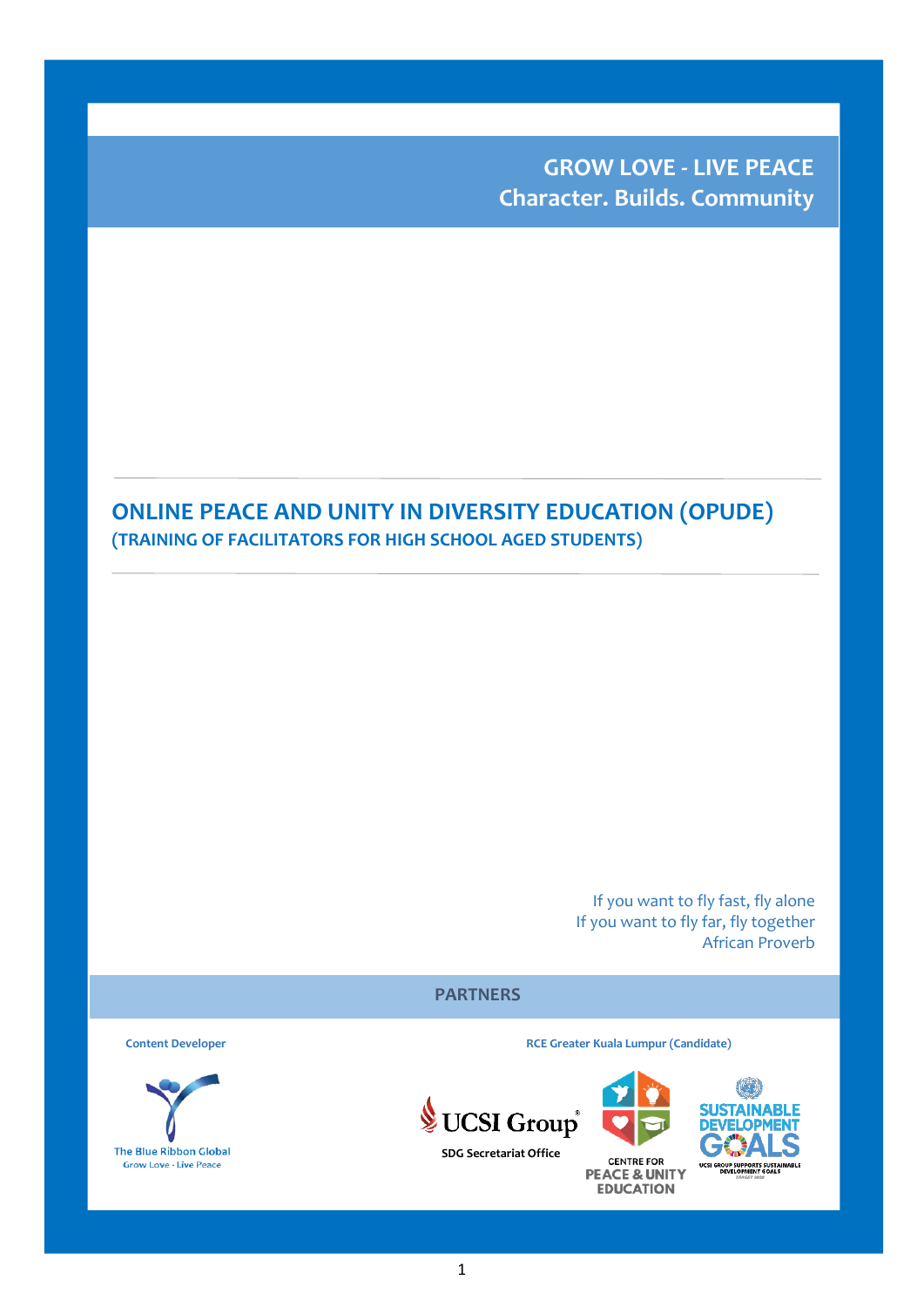## **SYNOPSIS OF THE PROGRAM**

This Online Peace and Unity in Diversity Education (OPUDE) is designed to facilitate deeper conversation and critical thinking among youths that are interested to lead other youths in fostering greater relations, and peaceful and united community. It revolves around building harmonious life through peace within oneself (Person), peace with the community (People) and peace with the environment (Planet) or PEACE3Ps. It also advocates education that transforms life holistically and was conceptualized to close the gaps in diverse communities and to connect citizens irrespective of culture, religion, and nationalities.

# **IMPLEMENTATION METHODOLOGIES**

TBR's curriculum focuses on the development of these three domains: cognitive, socioemotional and behavioural or the change of the Head + Heart + Hands (3Hs). The learning is carried out via Zoom platform, and uses numerous online tools or media such as Zoom Polling and annotation, Kahoot Quiz, Google Form, Facebook and Google Classroom. Participants can also enhance their learning using Kahoot Quiz games that can be accessed at their convenient time.

OPUDE online program consists of 12 sessions. Each session takes about 1 hour and 30 minutes. A facilitator will lead the Main Session and group activities will be done in the Group Breakout session. Participants of diverse backgrounds are assigned to each Breakout Group. Participants can further discuss their thoughts and opinions at a closed group Facebook or Google Classroom created for each batch of OPUDE.

This Training of Facilitators (TOF) program is suitable for tertiary education students and youth leaders. For successful participation, participants are required to attend a minimum of 10 out of 12 sessions. They can continue to grow in their capacity and capability in peace and unity building by being part of co-facilitators network. The more experienced facilitators will coach them to co-facilitate OPUDE for high school aged students. This process will catalyst greater engagement among the facilitators. Coming together via OPUDE is the first step. Conversing and understanding each other makes our relationships stronger. And contributing together towards sustainable community development and common goals are how we ensure that peace and harmony remains an ongoing priority.

# **OPUDE LEARNING OUTCOMES**

OPUDE teaching-learning content is constantly being improved to meet UNESCO's Education for Sustainable Development (ESD) learning objectives. They are integrated in these 12 sessions. For this ToF OPUDE (for High School Aged Students), the brief information on each session is written below.

# **General Learning Outcomes:**

- Understanding one's own identity, strengths and weaknesses
- Understanding diversity, the strengths and the challenges of living in a diverse community
- Appreciating equality, inclusivity and non-violence reconciliation
- Awareness on various ways for building harmony with people and the environment.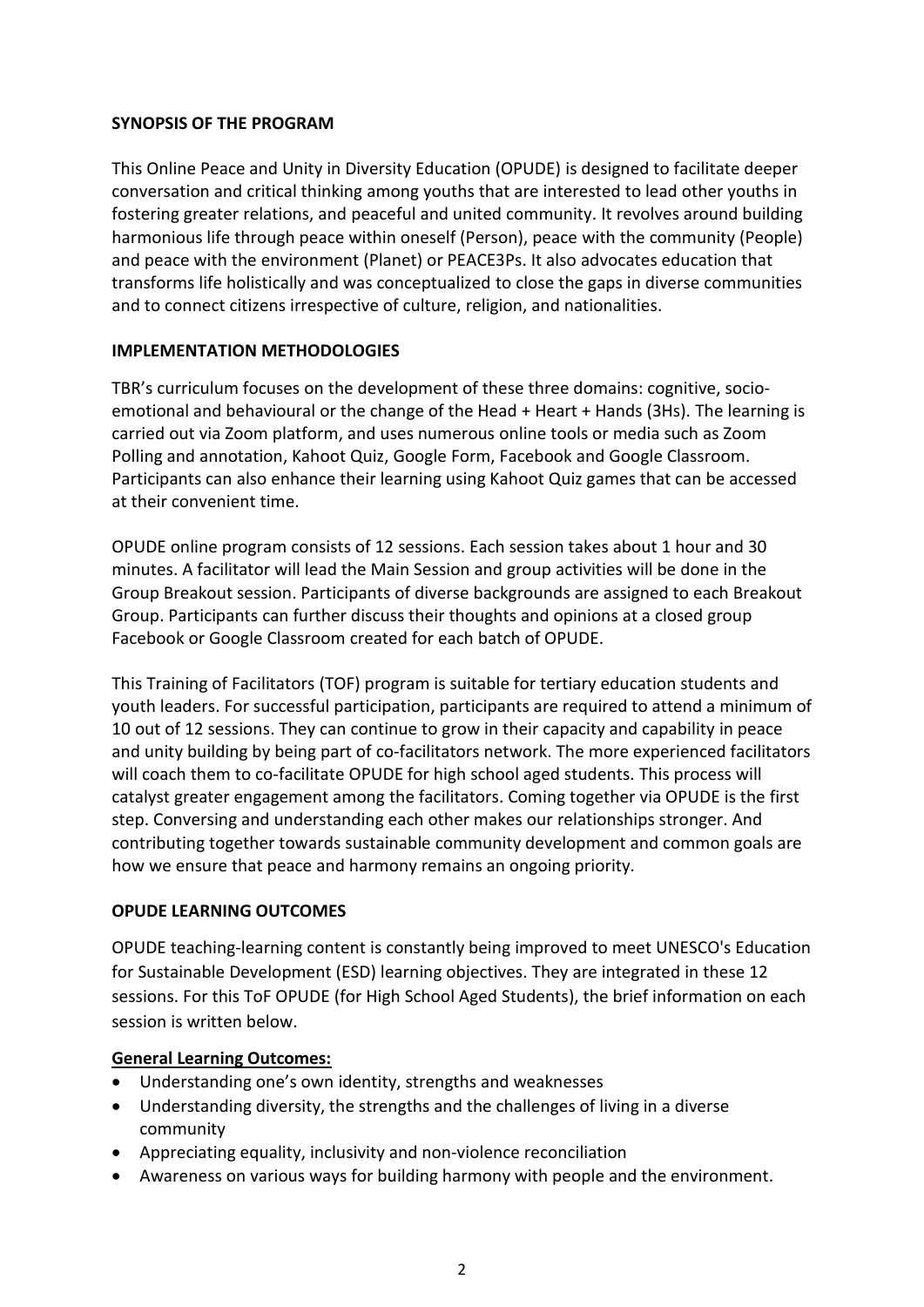## **Unit 1 - Accepting Myself**

**Main Activity –** Drawing Self Portrait.

**Objective:** To assess and examine one's own uniqueness and accept one's own strengths and weaknesses, as well as differences and similarities with others.

### **Unit 2 – Positive Stereotype**

**Main Activity –** Group discussion on positive and negative stereotype for certain groups. **Objective:** To help participants understand that each person has to be treated as an individual and not based on stereotype and prejudice.

## **Unit 3 – Diversity in Ethnicity**

**Main Activity -** Showing an object that reflects one's own culture. **Objective:** To create an awareness on the cultural aspects of others and that inter-ethnic friendships requires effort and time.

## **Unit 4 – Diversity in Religion**

**Main Activity –** Arranging jigsaw puzzle to make-up sentences related to Golden Rule. **Objective:** To understand and appreciate similarities, to respect differences, and the need to reconcile differences.

## **Unit 5 – Diversity in Gender**

**Main Activity –** Playing charade related to gender and sex. **Objective:** To create awareness on the difference between nature and nurture, and the influence of nature to gender roles.

#### **Unit 6 – Diversity in Needs**

**Main Activity –** Wathing a video and understanding the needs of the beings in the video **Objective:** To help participants understand that everyone has unique needs and they changes over time, and that every global citizen needs to contribute to the needs of the global community and the environment.

#### **Unit 7 – Inclusivity**

**Main Activity –** Deciding community guidelines when living at a different planet **Objective:** To create awareness on inclusive and exclusive behavior in society.

# **Unit 8 – The Beauty of Diversity**

**Main Activity –** Coloring a picture

**Objective:** To create awareness that the diversity in community is inevitable and leveraging its strengths is important in building a strong community.

#### **Unit 9 – Understanding Conflict**

**Main Activity –** Polling: selecting sentences one commonly used when resolving conflict. **Objective:** To understand the difference between internal and external type of conflicts and to think of possible actions to resolve conflicts**.**